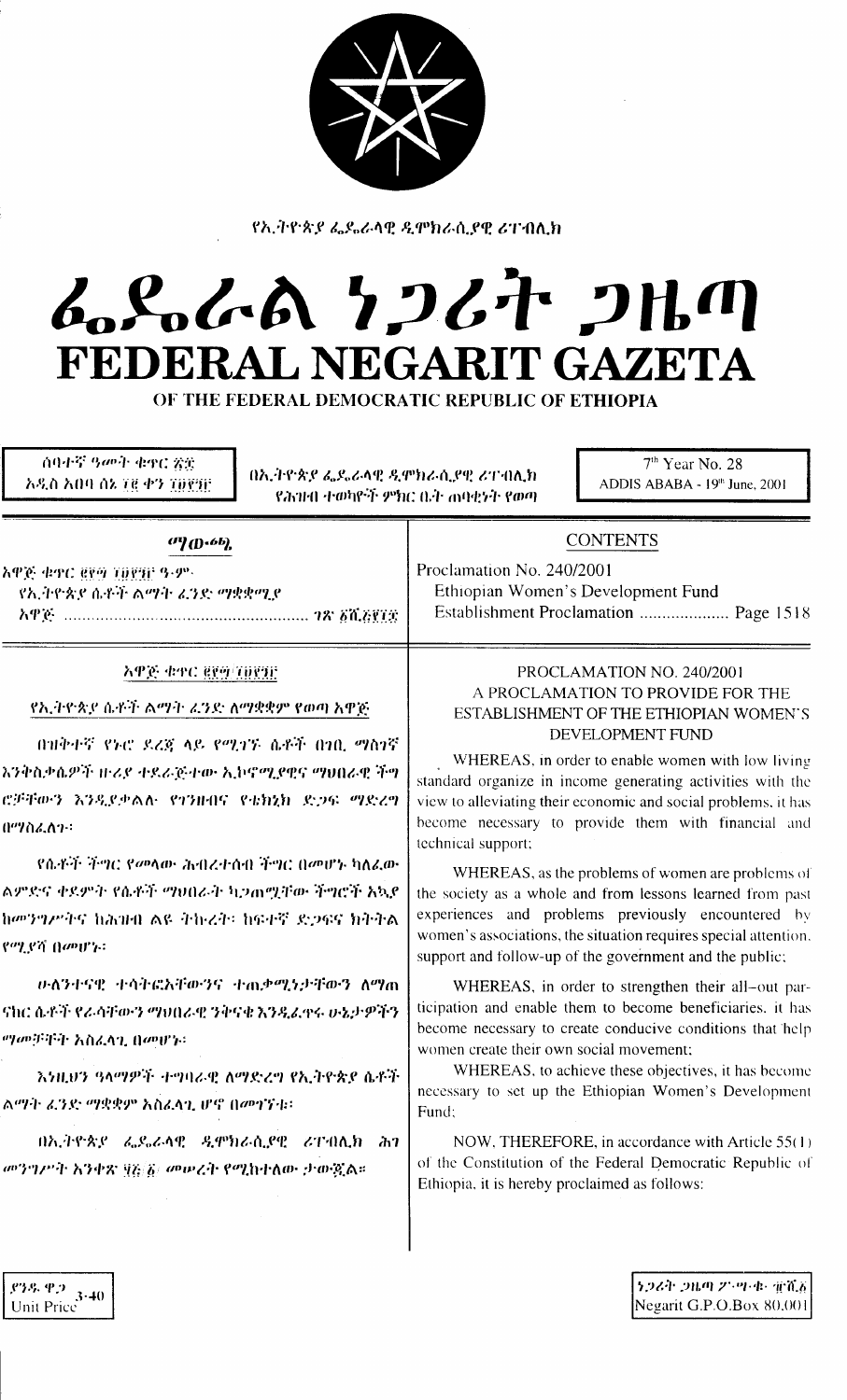78 50.5830 ፌዴራል ነጋሪት ጋዜጣ ቁጥር ጽጽ ብኔ 38 ቀን 30838 ዓ.ም.

Federal Negarit Gazeta — No.28 19<sup>th</sup> June, 2001—Page 1519

|                              | ክፍል አንድ<br>ጠቅሳሳ                                                                                                                                                                                                                                                                                                                                                                                                                                                                                                                                                                                                                                                                                                                                                                                                                                                            | PART ONE<br>General                                                                                                                                                                                                                                                                                                                                                                                                                                                                                                                                                                                                                                                                                                                                                                                                                                                                                                                                                                                                                                                                                                                                                                                                                                                                                                 |
|------------------------------|----------------------------------------------------------------------------------------------------------------------------------------------------------------------------------------------------------------------------------------------------------------------------------------------------------------------------------------------------------------------------------------------------------------------------------------------------------------------------------------------------------------------------------------------------------------------------------------------------------------------------------------------------------------------------------------------------------------------------------------------------------------------------------------------------------------------------------------------------------------------------|---------------------------------------------------------------------------------------------------------------------------------------------------------------------------------------------------------------------------------------------------------------------------------------------------------------------------------------------------------------------------------------------------------------------------------------------------------------------------------------------------------------------------------------------------------------------------------------------------------------------------------------------------------------------------------------------------------------------------------------------------------------------------------------------------------------------------------------------------------------------------------------------------------------------------------------------------------------------------------------------------------------------------------------------------------------------------------------------------------------------------------------------------------------------------------------------------------------------------------------------------------------------------------------------------------------------|
| $\ddot{b}$ .<br>$\mathbf{e}$ | አጭር ርዕስ<br>ይህ አዋጅ ''የኢትዮጵያ ሴቶች ልማት ፈንድ ማቋቋሚያ<br>አዋጅ ቁተር ፪፻፵ ፲፱፻፺፫'' ተብሎ ሊጠቀስ ይችላል።<br>ትርጓሜ<br>በዚህ አዋጅ ውስዋ ''ክልል'' ''ክላት በኢትዮጵያ ፌዴራላዊ                                                                                                                                                                                                                                                                                                                                                                                                                                                                                                                                                                                                                                                                                                                                       | <b>Short Title</b><br>-1.<br>This Proclamation may be cited as the "Ethiopian<br>Establishment<br>Development<br>Fund<br>Women's<br>Proclamation No. 240/2001."<br>Definition<br>2.<br>"Region" means the Regions specified in Article $47(1)$<br>of the Constitution of the Federal Democratic Republic                                                                                                                                                                                                                                                                                                                                                                                                                                                                                                                                                                                                                                                                                                                                                                                                                                                                                                                                                                                                            |
|                              | ዲሞክራሲያዊ ሪፐብሊክ ህን መንግሥት አንቀጽ ፵፯/፩/ ላይ<br>የተመለከቱትን ሲሆን ለዚህ አዋጅ አፈፃፀም የአዲስ አበባ<br>ካውንስልን<br>አስተዳደር<br>የደራዳዋ<br>መስተዳድሮንና<br>ይጨምራል።                                                                                                                                                                                                                                                                                                                                                                                                                                                                                                                                                                                                                                                                                                                                             | of Ethiopia , and, for the implementation of this<br>proclamation, includes the Addis Ababa and Dire Dawa<br>Administrations.                                                                                                                                                                                                                                                                                                                                                                                                                                                                                                                                                                                                                                                                                                                                                                                                                                                                                                                                                                                                                                                                                                                                                                                       |
| $\mathbf{r}$                 | መቋቋም<br>የኢትዮጵያ ሴቶች ልማት ፈንድ (ከዚህ በኋላ "ፈንዱ"<br>$\ddot{b}$ .<br>እየተባለ የሚጠራ) የሕግ ሰውነት ያለው የፌዶራል<br>መንግሥት አካል ሆኖ በዚህ አዋጅ ተቋቁሟል።<br>የፈንዱ ተጠሪንት ለጠቅላይ ሚኒስትሩ ይሆናል።<br>$\boldsymbol{e} \cdot$                                                                                                                                                                                                                                                                                                                                                                                                                                                                                                                                                                                                                                                                                       | Establishment<br>3.<br>There is hereby established the Ethiopian Women's<br>$\mathbf{I}$<br>Development Fund (hereinafter referred to as "the<br>Fund'') as a federal government body having its own<br>legal personality.<br>The Fund shall be accountable to the Prime Minister.<br>2)                                                                                                                                                                                                                                                                                                                                                                                                                                                                                                                                                                                                                                                                                                                                                                                                                                                                                                                                                                                                                            |
| $\ddot{\mathbf{0}}$ .        | የፈንዱ ዓላማዎች<br>ፈንዱ የሚከተሉት ዓላማዎች ይኖሩታል፡<br>የሴቶችን መብት የሚያስከብሩ አካላትን አቅም ግንባታ፡፡<br>$\ddot{\theta}$ .<br>ሥልጠናንና የመሳሰሉትን እንቅስቃሴዎች በማስተባ<br>በርና በማካሄድ የሥራ አመራር ብቃት እንዲኖራቸው<br>$O^0C^2$ $\cdot$ $\cdot$<br>ሴቶች ተደራጅተው ለሚያካሂዷቸው የ10. ማስገኛ<br>$\mathbf{e}$ .<br>እንቅስቃሴዎች የጎንዙብ፡ የቁሳቁስና የቴክኒክ ድጋፍ<br>መስጠት፡<br>የዚህ አንቀጽ ንዑስ አንቀጽ (፪) እንደተጠበቀ ሆኖ፡<br>j.<br>አካል ጉዳተኛ ሴቶች በኀቢ ማስነኛ እንቅስቃሴዎች<br>በመሣተፍ ራሳቸውን መርዳት የሚችሉባቸውን<br>ሁኔታዎች ማመቻቸትና ልዩ ድጋፍ መስጠት፡<br>በነበ. ማስነኛ እንቅስቃሴዎች ዙሪያ ሴቶችን በማደ<br>$\ddot{\theta}$ .<br>ራጀት ወይም በኢንዥንት ለሚሥሩ ባለሙያዎች፡<br>ሕዝባዊ ወይም መንግሥታዊ ድርጅቶች፡ እና ግለሰቦች<br>በፕሮጀክት ሥራዎች ቴክኒካዊና የሥራ አመራር ብቃት<br>እንዲያዳብሩ ማድረግ፡<br>አንስተኛ የሆኑ የንግድ ድርጅቶች በሴቶች እንዲፈጠሩና<br>$L^{\cdot}$<br>እንዲስፋፉ ማበረታታት፦<br>የጾታ ግንዛቤን ለማዳበር ለሚፈዱ የመረጃ፡ የትምህርትና<br>$\vec{L}$<br>የኮሚዩኒኬሽን አንልግሎቶች የንንዙብና የቴክኒክ ድጋፍ<br>በመስጠት ሕብረተሰበ የዖታ እኩልነትን በሚመለከት<br>እንዲያመጣ<br>ለውዋ<br>የአመለካከት<br>አስፈላጊውን<br><b>のとくす</b> | Objectives of the Fund<br>4.<br>The Fund shall have the following objectives:<br>assist organizations that work for the respect of the<br>$\vert$ )<br>rights of women in acquiring managerial skills by<br>coordinating and implementing capacity building.<br>training and other similar programs;<br>provide financial, material and technical support to<br>(2)<br>income generating activities run by organized<br>women groups;<br>without prejudice to the provisions of Sub-Article<br>(3)<br>(2) of this Article, to create situations which enable<br>crippled women participate in income generating<br>activities and provide them with special assistance so<br>that they could make their own livelihood;<br>organize women around income generating ac-<br>4)<br>tivities or assist intermediary professionals. mass<br>organizations or government institutions in de-<br>veloping their technical and managerial capacity in<br>project administration;<br>encourage women to create and expand small-scale<br>5)<br>businesses;<br>in order to bring about change of attitude in the<br>6)<br>society regarding gender equality, provide financial<br>and technical support, information, education and<br>communication services that increase awareness.<br>Powers and Duties of the Fund<br>5. |
| $\ddot{C}$                   | የፊንዱ ሥልጣንና ተግባር<br>ፈንዱ የሚከተሉት ሥልጣንና ተግባራት ይኖሩታል፡<br>የሴቶችን እኩልነት መብት በማስከበርና በ1በ. ማስገኛ<br>$\overline{b}$ .<br>እንቅስቃሴዎች ዙሪያ የሴቶች ድርጅቶችን ለማቋቋምና<br>ለማጠናከር የጎንዙበና የቴክኒክ ድጋፍ መስጠት፣                                                                                                                                                                                                                                                                                                                                                                                                                                                                                                                                                                                                                                                                                              | The Fund shall have the following powers and duties:<br>provide financial and technical support for setting up<br>$\Box$<br>and strengthening of groupings of women around<br>income generating activities;                                                                                                                                                                                                                                                                                                                                                                                                                                                                                                                                                                                                                                                                                                                                                                                                                                                                                                                                                                                                                                                                                                         |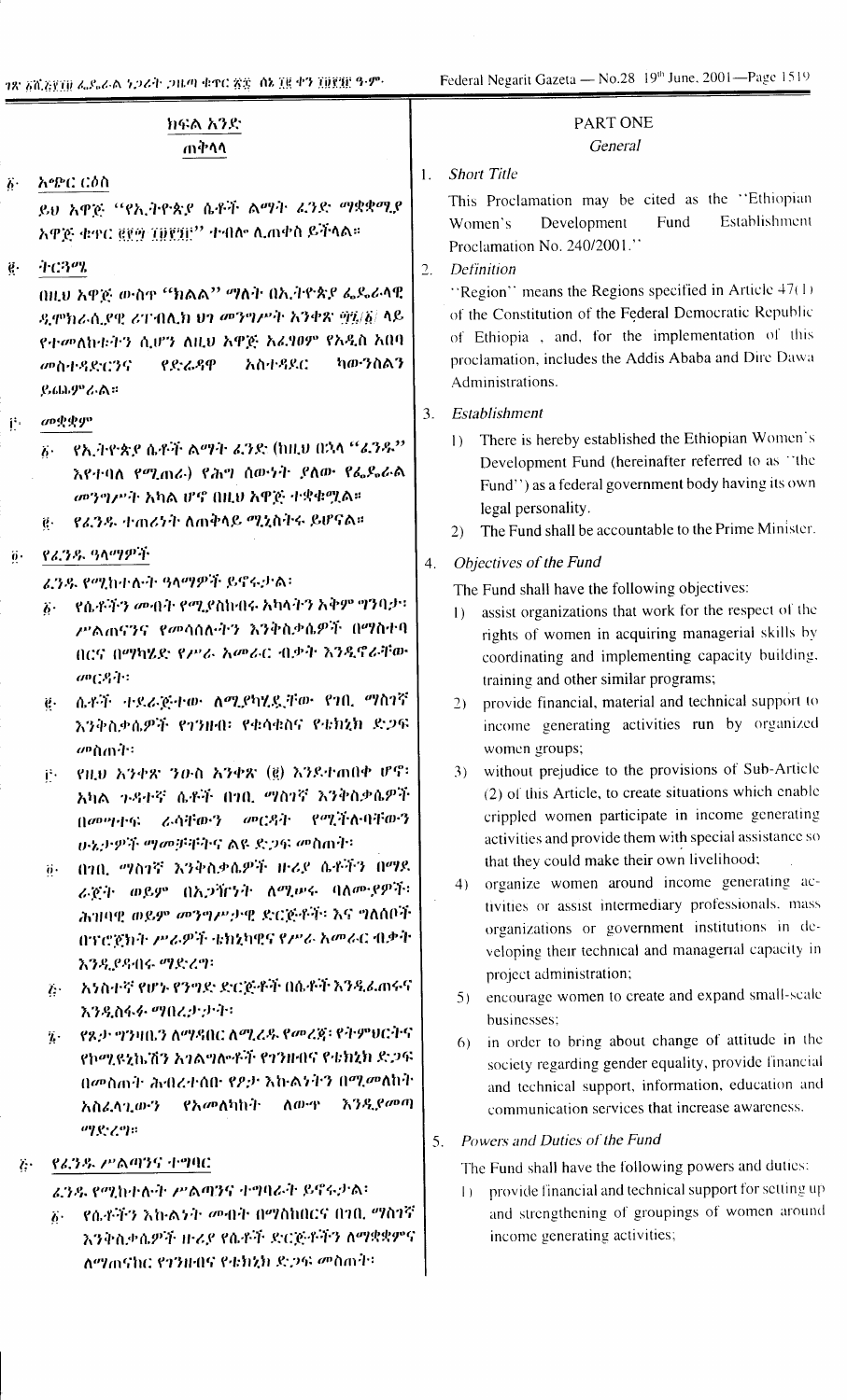- መሥረታዊ የሴቶች ድርጅቶችን ለማቋቋምና ለማጠናከር  $\ddot{\theta}$ . የሚከናወኑ የአቅም ማንባታና የሥልጠና ሥራዎችን *ማ*ስተባበር፡ እንዲተገበሩ መከታተል፡
- ች የሴቶችን ምርታማነት ለማሳደግ የሚደግዙ፡ ጉልበት፡-ጊዜና ወጪ ቆጣቢ የሆኑ አነስተኛ መሣሪያና ቁሳቁሶች የሚገኙበትን ሁኔታ መፍጠር።
- ij· ፈንዱ ለአስፈላጊው ሥራ በትክክል መመደበ፡ንና በማስረጃ ተደግሬው በሚቀርቡ የመተኪያ ተያቄዎች መሠረት መተካተን ማረጋገዋ፡
- ?: የሴቶችን ጾታዊ፡ ኢኮኖሚያዊ፡ 2ንስቲካዊና ማህበራዊ ግንዛቤን ለማዳበር የሚረዱ የመረጀ፡ የትምህርት እና የኮሚዩኒኬሽን አንልግሎቶች መስጠት፡
- 7. የንብረት ባለቤት መሆን፡ ውል መዋዋል፡ በራሱ ስም መክሰስና መከሰስ፡-
- 7. የፈንዱን ዓላማዎች ከማብ ለማድረስ የሚያስፈልጉ ሌሎች ተመሳሳይ ተግባራትን ማከናወን።
- የፈንዱ አደረጃጀት  $\eta$  .
	- $b^+$ ሬጋዱ በማዕከላዊ ደረጅ፡
		- υ) የኢትዮጵያ ሴቶች ልማት ፈንድ ቦርድ /ከዚህ በኋላ "ቦርዱ" እየተባለ የሚጠራ ፡
		- ለ) በመንግሥት የሚሾም አንድ ኃላፊና አስፈላጊው ውራተኞች ደለት ማዕከላዊ የፈንድ ጽሕፈት ቤት፡-ይኖረዋል።
	- $\ddot{\mathbf{g}}$ . ፊንዱ እንደአስፈላጊነቱ በክልል ደረጀ ሊቋቋም ይችላል፡ ከተቋቋመም የሚከተሉት አካላት ይኖሩታል፡
		- $\theta$ ) የክልል አስተባባሪ ኮሚቴ፡
		- ለ) በክልሉ መንግሥት የሚሾም አንድ ኃላፊና አስፌ ላጊው ሥራተኞች ያሉት የክልል ፊንድ ጽሕፈት  $0.44$

### れぶる かんれ የፊንዱ ማዕከላዊ አካላት

የቦርዳ አባላት  $\ddot{\mathbf{z}}$ .

ቦርዳ የሚከተለቀት አባላት ይኖሩታል፡

- በጠቅላይ ሚኒስትር ጽ/ቤት የሴቶች ጉዳይ ንዑስ ዘርፍ  $\ddot{b}$ .
- የየክልሉ የሴቶች ጉዳይ ቢሮ ኃላፊዎች ............ አባላት  $\ddot{\theta}$ .
- በመንግሥት የሚሰየሙ ሌሎች አግባብ ያላቸው Ë.
- የማዕከላዊ ፈንድ ጽንቤት ኃላፊ ........................ 0ሐፊ።  $\dddot{\theta}$ .

#### $\mathbf{J}_\mathrm{S}$  : የቦርዱ ሥልጣንና ተግባር

ቦርዳ የሚከተሉት ሥልጣንና ተግባራት ይኖሩታል፡

- ቦርዱ የፈንዱን አጨቃላይ አስተዳደርና የሥራ ክንውን  $\ddot{b}$ . ይመራል፡ ይቆጣጠራል፡
- ё· የፊንዱን አመዳደብ እና አጨቃቀም በሚመለከት መመሪያ ያወጣል፡ አፈጻጸሙንም ይከታተላል፡
- የዚህ አንቀጽ ንዑስ አንቀጽ (፩) እና (፪) እንደተጠበቀ ij. **UPS: 008.:**
- $2)$ coordinate and follow-up the implementation of capacity building and training activities that will make possible the formation and strengthening of women's organizations:
- 3) create means by which tools and implements that will reduce the required energy, time and cost and that may increase the productivity of women;
- 4) ensure that the fund is allocated for essential activities only and that replenishment is made based on requests supported by relevant documents:
- 5) provide information, education and communication services that will enhance awareness of women regarding gender economic, political and social issues:
- 6) own property, enter into contracts, sue and be sued in its own name:
- 7) perform such other activities as may be necessary for the attainment of the objectives of the Fund.
- 6. Structure of the Fund
	- 1) The Fund shall, at the Central level, have:
		- (a) Board of the Ethiopian Women's Development Fund (hereinafter referred to as the "Board"):
		- (b) A Central office of the Fund, with a head to be appointed by the Government and the necessary staff.
	- 2) The Fund may, as is conducive, be established at Regional level and shall have the following Organs: (a) Steering Committee of the Region;
		- (b) Regional office of the fund with a head appointed by the Regional government and the necessary staff.

# PART TWO

## Central Organs Of the Fund

7. Members of the Board

The Board shall have the following members:

- 1) Head of Women's Sub-sector in the Prime Minister's Office ................... **Chairperson** 2) Heads of Women's Affairs Bureax Members Representatives of relevant  $3)$ organizations and the institutions designated by the Government........ Members  $4)$ Head of the Central Office of Secretary.
- 8. Powers and Duties of the Board

The Board shall have the following powers and duties:

- $1)$ guide and supervise the overall administration and operation of the Fund;
- 2) issue directives related with allocation and utilization of the Fund and monitor the implementation of same:
- without limiting the generality of the foregoing, the  $(3)$ Board shall: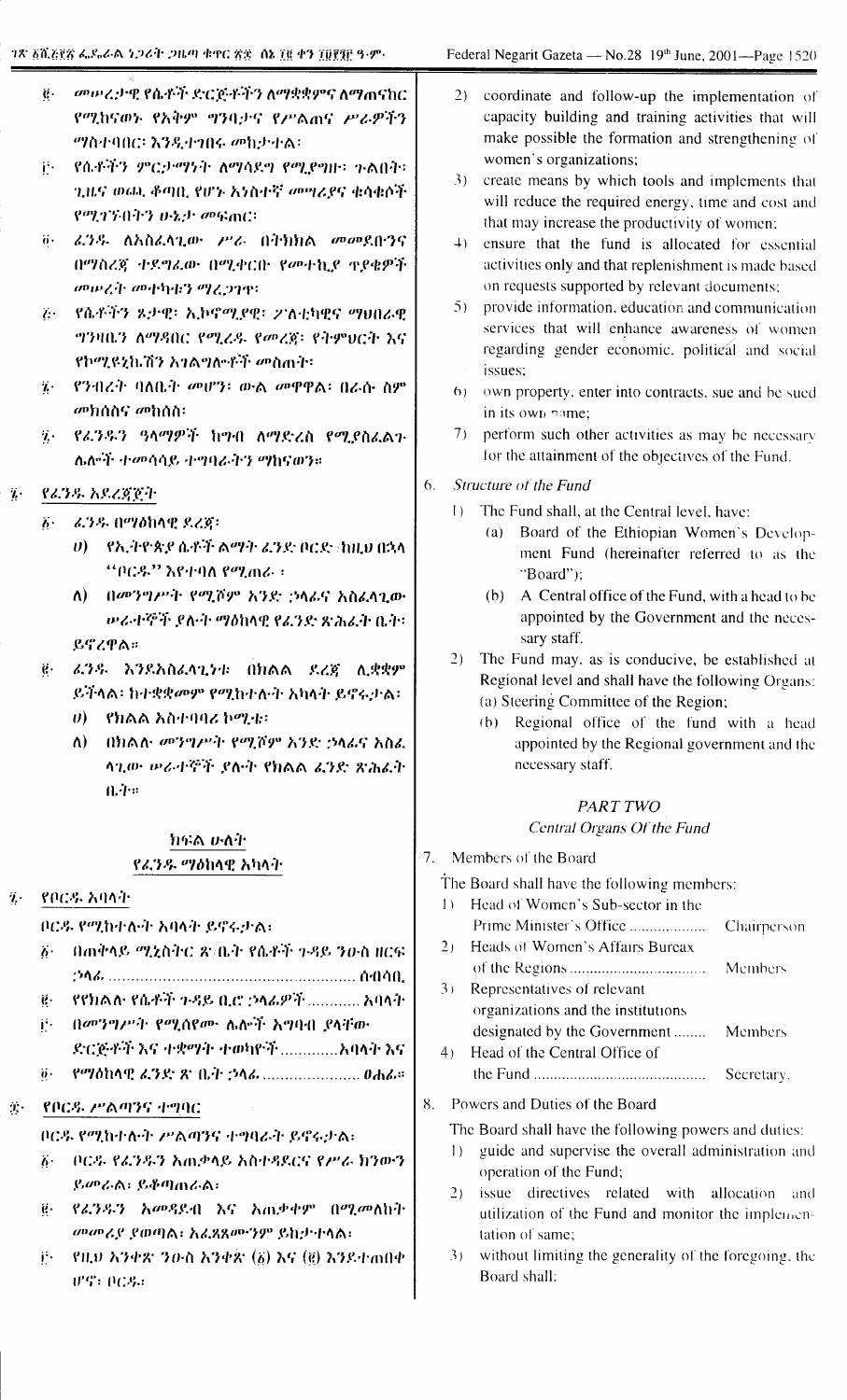ij٠

 $\dddot{\imath}$ .

ንጽ <u>እሺያያኛል ፌ</u>ዴራል *ነጋሪት ጋዜ*ጣ ቁተር <u>ጽ</u>ድ | ሰኔ ፲፱ ቀን ፲፱፻፺፫ ዓ-ም-የአፈጻጸም መመሪያዎችን ያወጣል፡ ያሻሽላል፡  $U$ (a) issue project implementation manual and im-*ዓመታዊ* በጀትና የሥራ ዕቅድ ያፀድቃል፡ prove same from time to time:  $\Lambda$ ) (b) approve the Fund's annual budget and ሐ) ያ*መታዊ የ*ሂሳብ ሪፖርት ያፀድቃል፣ የውጨ program; አዲተር ይሾማል፣ (c) approve the Fund's annual financial report: መ) የ*ው*ራተኞችን የደመወዝ ስኬል ይወስናል፡ nominate external auditor: ው) - ፊንዱን በሚመለከቱ ሌሎች ተመሳሳይ የፖሊሲ (d) establish a salary scale for employees of the 7-88 ች ላይ ውሳኔ ይሰጣል። Fund: (e) decide on other policy matters concerning the የቦርዱ ስብሰባ Fund. ቦርዳ በፖስት ወር አንድ ጊዜ ይሰበስባል። ሆኖም  $b<sub>1</sub>$ Ý. Meetings of the Board በሰብሳቢው ዋሪ የቦርድ አስቸኳይ ስብሰባዎች በማን 1) The Board meets once every three months; provided. ኛውም ጊዜ ሲደረጉ ይችላሉ። however, that extraordinary meetings of the Board ከቦርዱ አባላት ከማማሽ በላይ በስብሰባው ላይ ሲገኙ  $\ddot{\mathbf{e}}$ . may be held at any time at the call of the Chairperon. ምልዓተ ጉባኤ ይኖራል። 2) There shall be a quorum where more than half of the i<sup>2</sup> የቦርዳ ውሳኔ በስብሰባው ላይ በተገኙ አባላት በድምል members of the Board are present at a meeting. 3) Any decison of the Board shall be made by a simple ብልጫ ይሆናል። ድምፅ እኩል ለእኩል ከተከፈለ majority vote of the members present. In case of a tie. ሰብሳቢው ደለበት ወገን ወሳኝ ድምፅ ይኖረዋል። however, the chairperson shall have a casting vote. ቦርዱ የራሱን የስብሰባ ሥነ ሥርዓት ደንብ ያወጣል። <sup>4</sup> (4) The Board may draw its own rules of procedure. "ሃዕከላዊ የፈንድ ጽሕፈት ቤት ሥልጣንና ተግባር 10. Powers and Duties of the Central Office "ሃዕከላዊ የፈንዱ ጽ ቤት የሚከተሉት ሥልጣንና ተግባራት The Fund's Central office shall have the powers and ይኖሩታል: duties to: 1) promote the objectives and activities of the Fund ፩· \_ የፊንዱን ዓላማና እንቅስቃሴዎች በመላ አንራቱ ማስተዋ throughout the country: ወቅና ማስፋፋት፡ 2) ensure that the administrative directives of the የፊንዱ የአስተዳደር መመሪያ መተግበሩን ማረጋገዋ፡- $\ddot{\mathbf{e}}$ . Fund are complied with; በፕሮጀክቶች ዝግጅት፡ ማስተዋወቅ፡ji.  $qg\sigma q\sigma q$ : 3) assist regional offices in enhancing their capability አፈጻጸም፡ ቁዋዋርና ክትትል ረገድ ብቃታቸውን ከፍ in project preparation, promotion, appraisal, im-እንዲያደርጉ የክልል ፊንድ ጽሕፈት ቤቶችን መርዳት፣ plementation, monitoring and evaluation; የፊንዱን ዓመታዊ የሥራ ዕቅድና በጀት አዘጋጅቶ  $\dddot{\theta}$ .  $4)$ prepare and submit to the Board consolidated annual budget and programs of the Fund; im-ለቦርዱ ማቅረብ፣ ሲፈቀድም ተግባራዊ ማድረግ፡ plement same on its approval: በፈንዱ የሚሰጠውን የቴክኒክ ድጋፍ መምራትና ማስተ  $\hat{L}$ . 5) direct and coordinate the technical support  $90C:$ provided by the fund: የክልል የፈንዱ ጽሕፈት ቤቶችን የበጀትና የሥራ ዕቅድ  $\dddot{\mathbf{z}}$ . 6) monitor the budget and work program implemen-አፈጻጸምና የፋይናንስ እንቅስቃሴ መከታተልና በፈንዱ tation and financial operations of the regional የሥራ መመሪያ መሠረት መከናወናቸውን ማረጋገዋ፣ offices and ensure their compliance with the requirements of the Fund's Operational manual: ለማዕከላዊ የፈንዱ ጽሕፈት ቤት በዐደቀው በጀት  $\eta_{\rm eff}$ 7) effect expenditures in accordance with the budget መውረት ክፍያዎችን መፈጸም፡ approved for the central Office; ከክልል የፈንዱ ጽሕፈት ቤቶች የሚቀርቡ የመተኪያ  $\hat{\mathbf{R}}$  . 8) review replenishment requests from regional of-ክፍያ ተያቄዎችን ንምግሞ ቦርዱ በሚሰጠው መመሪያ fices and forward withdrawal applications to finan-መሥረት ለፋይናንስ አቅራቢ ምንጮች ማስተላለፍ፣ cing sources in accordance with the directives of  $\ddot{\boldsymbol{\mathcal{Y}}}$ . የፈንዱን የሥራና፡ የፋይናንስ ወጪዎችን እንቅስቃሴ the Board;

በተመለከተ የሩብ ዓመት: የማማሽ ዓመትና ዓመታዊ

ሪፖርት አዘጋጅቶ ለቦርዱ ማቅረብ፡

prepare and submit, to the Board, quarterly, semi- $9)$ annual and annual reports on the activities, expenditures and financial situation of the Fund;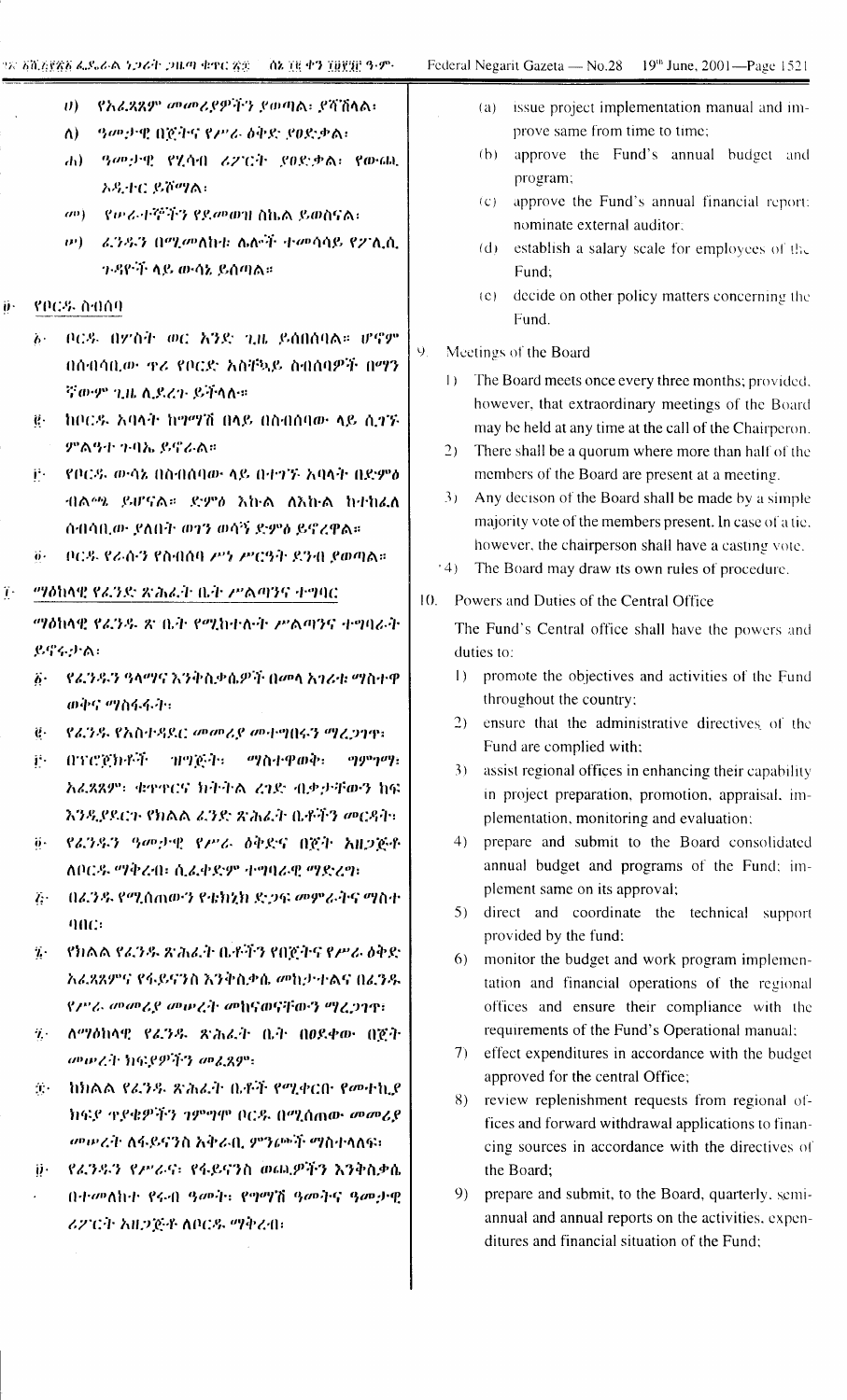- ፲ አጠቃላይ የፊንዱን የአቅም ግንባታ። የሥልጠና። የምርምርና የትምህርታዊ መረጀ አገልግሎት ተግባ ራትን ማደራሻን 20ነውታልና መቆጣጠር:
- የተጠቃሏል *ነ*መታዊ የሂሳብ መግለጫዎችን ማዘጋ  $76 -$ ጀትና በውጨ አዲተር መመርመራቸውን ማረጋገዋ፣
- ፈንዱን የሚመለከቱ የፖሊሲ ሀሳቦችን ለቦርዱ ïë. ማቅረብ፣
- TF የፈንዱን እንቅስቃሴዎች አፈጸጸም 004857-መከታተል።
- $70 -$ ሬንዱ ቀጣይነት እንዲኖረው ምንጨን የማኰልበት ተግባር ያከናውናል።
- የማዕከላዊ የፊንድ ጽሕፈት ቤት ኃላፊ ሥልጣንና ተግባር  $\overline{1}\overline{b}$ 
	- የቦርዱ አጠቃላይ አመራር እንደተጠበቀ ሆኖ፡ ኃላፊው  $\hat{\boldsymbol{b}}$ . የፊንዱ እንቅስቃሴዎች በፊንዱ የአፈጻጸም መመሪያ መሥረት በአግባበ ተግባራዊ ለመሆናቸው ኃላፊ ይሆናል።
	- ፪· የዚህ አንቀጽ ንውስ አንቀጽ (፩) አጠቃላይ አነጋገር እንደተጠበቀ ሆኖ፡ : ኃላፊው።
		- ሀ) በዚህ አዋጅ አንቀጽ ፲ መሥረት ለማዕከላዊ ፈንድ ጽሕራት ቤት የተሰጠውን ሥልጣንና ተግባር ይፈጽማል:
		- ለ) በፌዴራል ሲቪል ሰርቪስ ሕግ መሠረት የማዕከላዊ ሬንድ ጽሕፈት ቤት ሥራተኞችን ይቀዋራል፣ ያስተ  $22.66$
		- ሐ) ለማዕከላዊ ፈንዱ ጽሕፈት ቤት በተፈቀደው በጀት መሠረት ክፍያዎችን ይፈጽማል፤
		- መ) በማዕከላዊ ፈንዱ ጽሕፈት ቤት ደረጃ ከሦስተኛ ወንኖች ጋር በሚደረጉ ግንኙነቶች ሁሉ ፈንዱን ይወክላል:
		- **ω) የፈንዱን እንቅስቃሴዎች በብቃት ለማከናወን** አስፌሳጊ ሆኖ ሲገኝ ከሥልጣንና ተግባሩ በከፌል ለማዕከላዊ ፊንዱ ጽሕፈት ቤት ሥራተኞች በውክልና ሊሰተ ይችላል።
	- $\mathbf{F}$ . *ኃላፊው* በሴለበት ጊዜ አግባብ ያለው ተወካይ ከኃላፊው የተሰጠውን ተግባር ሁሉ ያከናውናል።

# ክፍል ሦስት የፊንዱ የክልል አካላት

የክልል አስተባባሪ ኮሚቴ አባላት  $70 -$ 

> አባላቱ በክልሉ መንግሥት የሚሰየሙ የክልል አስተባባሪ ኮሚቴ በየክልሉ ይቋቋማል።

- $10<sub>1</sub>$ organize, monitor, and supervise the overall capacity building, training, research. and educational information services of the Fund:
- $11<sub>1</sub>$ prepare consolidated annual financial statements and ensure that they are audited by external auditors;
- $12)$ make proposals to the Board on policy matters:
- $13)$ oversee the implementation of the Fund's activities;
- 14) Carry out such other activities with a view of developing the resource and persistence of the fund.
- 11. Head of the Central Office of the Fund
	- 1) The Head of the Central Office shall, subject to the overall guidance of the Board, be responsible for proper execution of the Fund's activities in line with the requirements of the Operational Manual.
	- 2) Without limiting the generality of Sub-Article (1) of this Article, the Head of the Central Office shall:
		- (a) exercise the powers and duties of the Central Office provided for in Article 10 of this proclamation;
		- (b) employ and administer the employees of the Central Office in accordance with the Federal Civil Service law;
		- (c) effect expenditure in accordance with the budget approved for the Central Office:
		- (d) represent the Fund in all its dealings with third parties at the level of the Central Office:
		- (e) may delegate part of his powers and duties to the employees of the Central Office to the extent necessary for the efficient performance of the Fund's activities:
	- 3) In the absence of the Head, the person delegated shall discharge all the functions conferred upon him by the Head of the Central Office.

## PART THREE

#### Regional Organs Of the Fund

#### 12. Members of the Regional Steering Committee

There shall be established, in each Region, a Regional Steering Committee whose members shall be designated by the respective Regional Government.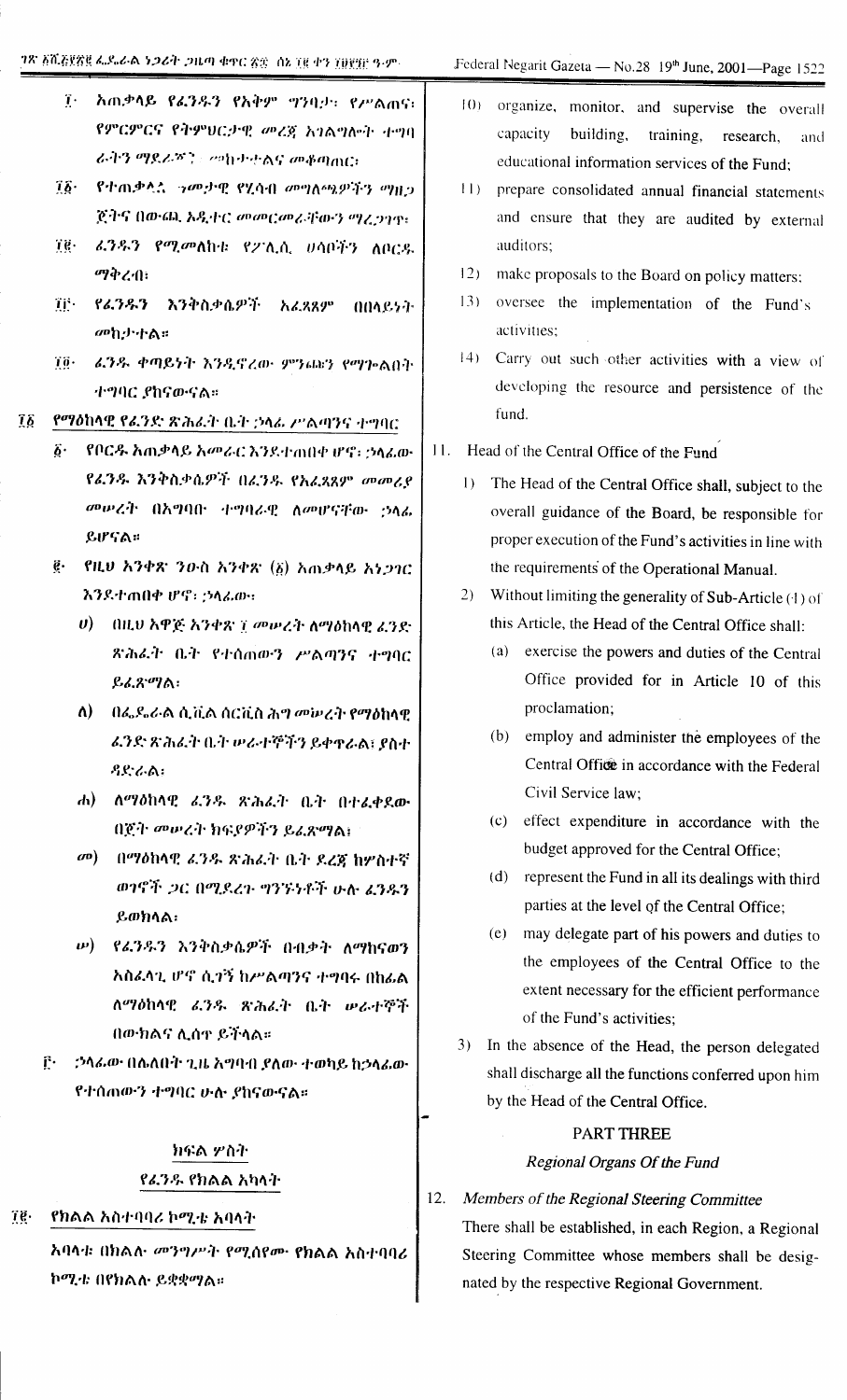## Tis. የክልል አስተባባሪ ኮሚቴ ሥልጣንና ተግባር የኢየንዳንዱ ክልል አስተባባሪ ኮሚቴ የሚከተሉት ሥልጣንና

- $\dddot{\mathbf{h}}$ በክልሉ ውስቁ የሚካሄደው የፊንዱ እንቅስቃሴ በዚህ አዋጅ፡ በፈንዱ የሥራ አፈጻጸም መመሪያና በቦርዱ ውግኔዎች መሠረት መከናወኑን የረጋግጣል፡
- የክልሉ ፊንድ ጽብረት አዘጋጅቶ የሚያቀርበውን  $\ddot{\mathbf{e}}$ የክልሉን ረቂቅ ዓመታዊ የሥራ ዕቅድና በሮት በማጽደቅ በፈንዱ ዳሕሬት ቤት አማካይነት ለመጨረሻ ውሳኔ ለቦርዱ የቀርባል፡
- የክልሉን ፈንድ ጽ ቤት የሩብ ዓመት፣ የግማሽ ዓመትና i۰ ዓመታዊ የሥራ አፈጻጸምና የፋይናንስ ሪፖርቶችን ያወድቃል:
- ከክልሉ የፈንድ ጽ/ቤት በሚቀርቡ ፕሮጀክቶች፡  $\ddot{\theta}$  . <u> ለቅዶችና በሌሎች ከፈንዱ የክልል ሥራ ፕሮግራም</u> አፈጻጸም ጋር በተዛመዱ ነቀቦች ላይ ውሳኔ ይሰጣል።

#### የክልል አስተባባሪ ኮሚቴ ስብሰባ  $70 -$

ተግባራት ይኖሩታል፡

- የክልሉ አስተባባሪ ኮሚቴ በዎስት ወር አንድ ጊዜ  $\ddot{b}$ . ይሰበስባል። ሆኖም የኮሚቴው አስቸኳይ ስብስባዎች በሰብሳቢው ዋሪ በማንኛውም ጊዜ ሊደረጉ ይችላሉ።
- ከኮሚቴው አባላት ከማማሽ በላይ በስብሰባው ላይ ሲገኙ  $\ddot{e}$ . *ምልዓተ ጉባዔ ይኖራ*ል።
- የኮሚቴው ውሳኔ በስብሰባው ላይ በተገኙ አባላት jì. የድምጽ ብልጫ ይሆናል። ድምጽ እኩል ለእኩል ከተከሬለ ሰብሳቢው ያለበት ወገን ወሳኝ ድምጽ ይኖረዋል።
- ትሚቴው የራሱን የስብሰባ ሥነ ሥርዓት ደንብ ሊያወጣ  $\ddot{a}$ . ይችላል።
- TZ. የክልል የሬንድ ጽሕፊት ቤት ሥልጣንና ተግባር

አያንዳንዱ የክልል የፈንድ ጽሕፈት ቤት የሚከተሉት ሥልጣንና ተግባራት ይኖሩታል፡

- δ = የፊንዱ እንቅስቃሴዎች በክልሉ ውስዋ በስፋት ሥራ ላይ እንዲውሉ ማድረግ፡
- የክልሉን ዓመታዊ የሥራ ዕቅድና በጀት አዘጋጅቶ  $\ddot{\mathbf{e}}$  . ለክልሉ አስተባባሪ ኮሚቴ ማቅረብና በኮሚቴው ሲወድቅ ለማዕከላዊ ጽሕፈት ቤት ማቅረብ፡
- ij· በአመልካቾች የሚቀርቡ ፕሮጀክቶችን መንምነምና ከውሳኔ ሃሳብ ጋር ለክልሉ አስተባባሪ ኮሚቴ ማቅረብ፣
- ገገሮጀክቶች ተግባራዊ የሚሆኑበትንና አስፈላጊው የአ  $\dddot{\theta}$ . ሬ.ጻጸም ክትትልና ግምገማ የሚደረግበትን መንገድ ひふ ツルつです
- ለፕሮጀክቶች የተመደበውን ገንዘብ በአግባበ በሥራ  $\mathcal{E}^{(1)}$ ላይ ማዋል፡
- $13.$ Powers and Duties of the Regional Steering Committee Each Regional Steering Committee shall have the Powers and duties to:
	- 1) ensure that the operations of the Fund within the region are carried out in accordance with this Proclamation, the Operational Manual and the decisions of the Board:
	- 2) approve draft annual work programs and budget proposals of the Fund for the region to be submitted to the Board through the Central Office for final approval:
	- 3) approve the quarterly, semi-annual and the annual physical implementation and financial reports of the Regional Office;
	- 4) decide on all project proposals, plans and other issues related with the implementation of the Fund's work program for the region.

 $14.$ Meetings of the Regional Steering Committee

- 1) The Regional Steering Committee shall meet once every three months; provided, however, that extraordinary meetings of the committee may be held at any time at the call of the Chairperson.
- 2) There shall be a quorum where more than half of the members of the Committee are present at a meeting.
- 3) Any decision of the committee shall be made by a simple majority vote of the members present. In case of a tie, however, the Chairperson shall have a casting vote.
- 4) The Committee may adopt its own rules of procedure.

#### $15.$ Powers and Duties of the Regional Office

Each Regional Office shall have the powers and duties  $\overline{\text{to}}$ :

- 1) promote the activities of the Fund throughout the Region:
- prepare and sumbit to the Steering Committee  $2)$ annual work program and budget proposals of the Fund for the region, and submit same to the Central Office upon approval of the Steering Committee:
- $3)$ appraise project proposals by applicants and make recommendations for the Regional Steeering committee;
- $4)$ make the necessary arrangements for implementation, monitoring and evaluation of projects;
- utilize properly the fund allocated for projects;  $5)$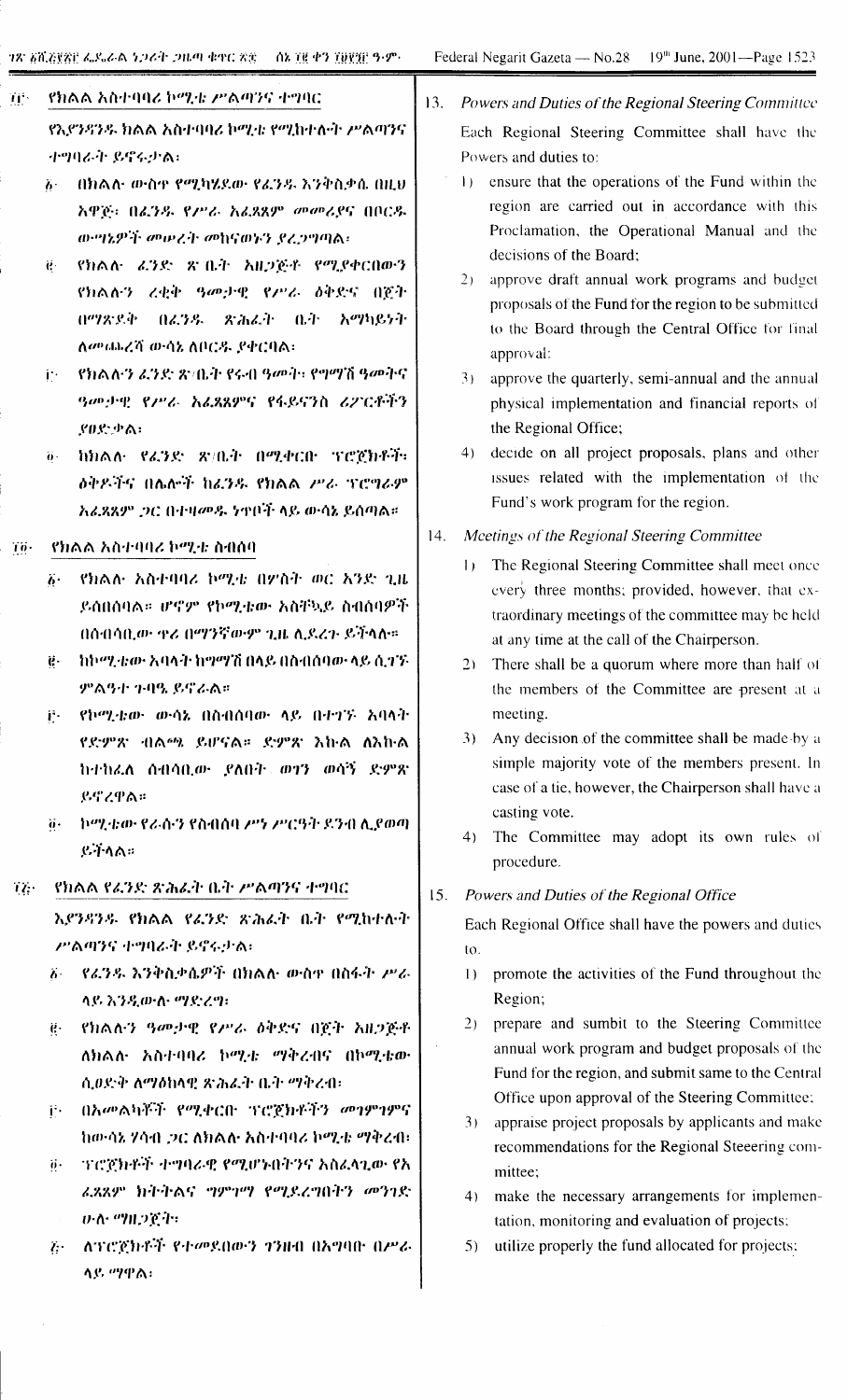- በክልሉ ውስዋ በፊንዱ የሚካሄዱ የሥልጠናና የአቅም  $\dddot{\imath}$ . ግንባታ እንቅስቃሴዎችን ማስተባበርና መቆጣጠር፤
- ዓመታዊ፣ የግማሽ ዓመትና የሩብ ዓመት የፋይናንስ እና  $\ddot{\mathbf{z}}$ . የሥራ አፈጻጸም ሪፖርት እያዘጋጀ ለአስተባባሪ ኮሚቴው ማቅረብና ኮሚቴው ሲያፀድቀውም ለማዕከ ላዊው የፈንድ ጽሕፈት ቤት ማቅረብ፡
- ቿ ማናቸውንም የፋይናንስና የፕሮጀክት ሪኮርድ ለማዕ ከላዊ ፈንድ ጽ/ቤት ክፍት ማድረማ፡
- ij· የአፈጸጸም መመሪያው በሚያዘው መሠረት የክፍያ መተኪያ ዋያቄዎችን አዘጋጅቶ ክፍያ እንዲፈጸም ለማዕ ከላዊ ፈንድ ጽሕፈት ቤት ማቅረብ፡
- 7. በተፈቀደው በጀት መሠረት ገንዘብ ወጭ ማድረግ።

#### የክልል የፊንድ ጽሕፈት ቤት ኃላፊ ሥልጣንና ተግባር  $17 -$

- በአስተባባሪ ኮሚቴ የሚሰጠው አጠቃላይ መመሪያ  $\ddot{b}$ . እንደተጠበቀ ሆኖ፡ የክልሉ የፊንድ እንቅስቃሴዎች በፊንዱ የአፊጸጸም መመሪያ መሥረት በአግባበ ተማባራዊ ለመሆናቸው ኃላፊ ይሆናል።
- ë የዚህ አንቀጽ ንዑስ አንቀծ (ö) አጠቃላይ አነጋገር እንደተጠበቀ ሆኖ፡
	- $\theta$ ) በዚህ አዋጅ አንቀጽ ፲፭ መሠረት ለክልሉ የፊንድ ጽሕፈት ቤት የተሰጠውን ሥልጣንና ተግባር ይፈጽማል፡
	- በሲቪል ሰርቪስ ሕግ መሠረት የክልሉን ፈንድ ለ) -ጽሕፈት ቤት ሥራተኞች ይቀዋራል፡ ያስተዳ ድራል፡
	- ሐ) ለክልሉ ፊንድ ጽሕፈት ቤት በተፈቀደው በጀት መሠረት ክፍያዎችን ይፈጽማል፡
	- መ) በክልሉ ፈንድ ጽሕፈት ቤት ደረጃ ከዎስተኛ ወነኖች ጋር በሚደረጉ ግንኙነቶች ሁሉ ፊንዱን ይወክላል፡
	- በክልሉ የፈንዱን እንቅስቃሴዎች በብቃት ለማከ  $\bm{\nu})$ ናወን አስፈላጊ ሆኖ ሲተኝ ከሥልጣንና ተግባሩ በከራል ለክልሉ ፈንድ ጽሕፈት ቤት ሥራተኞች በውክልና ሊሰዋ ይችላል።
- − ፡ ኃላፊው በሴለበት ጊዜ አግባብ ያለው ተወካይ ከኃላፊው Ë. የተሰጠውን ተግባር ሁሉ ያከናውናል።

# ክፍል አራት ልዩ ልዩ ድንጋጌዎች

የአሥራር ወዋነትን ስለማረ*ጋገ*ዋ  $72.$ 

> የፊንዱን የአሥራር ወዋነት ለማረጋገዋ የሥራ አፊጸጸም መመሪያው የፈንዱን አጠቃላይ ተግባራትና እንቅስቃሴዎች የሚገዛ ይሆናል።

- 6) coordinate and supervise training and other capacity building activities' carried out by the Fund in the Region;
- prepare and submit to the Steering Committee  $7)$ quarterly, semi-annual and annual financial and physical implementation reports, and submit same to the Central Office upon approval by the **Steering Committee:**
- 8) give access to any financial and project records to the Central Office;
- 9) prepare replenishment requests as per the requirements of the Operational Manual and submit same to the Central Office to effect disbursements;
- 10) effect expenditures in accordance with the approved budget.

#### 16. Powers and Duties of Head of Regional Office

- 1) The Head of each Regional Office shall, subject to the overall guidance of the Steering Committee, be responsible for the proper execution of the Fund's regional activities in line with the requirements stated in the Operational Manual;
- 2) Without limiting the generality of Sub-Article (1) of this Article, the Head of each Regional Office shall:
	- $(a)$  exercise the powers and duties of the Regional Office of the Fund provided for in Article 15 of this Proclamation;
	- (b) employ and administer the employees of the Regional Office in accordance with the Civil Service laws;
	- (c) effect expenditures in accordance with the budget approved for the Regional Office;
	- (d) represent the Fund in all its dealings with third parties at the level of the Regional Office;
	- (e) delegate part of his powers and duties to the employees of the Regional Office for the efficient performance of the Fund's activities in the Region.
- 3) In the asbsence of the Head of the Regional office, the person delegated shall discharge all the functions conferred upon him by the Head.

## **PART FOUR Miscellaneous Provisions**

#### 17. Ensuring Consistency of practice

The Project Implementation Manual shall, in order to ensure consistency of practice, govern all operations and activities of the Fund.